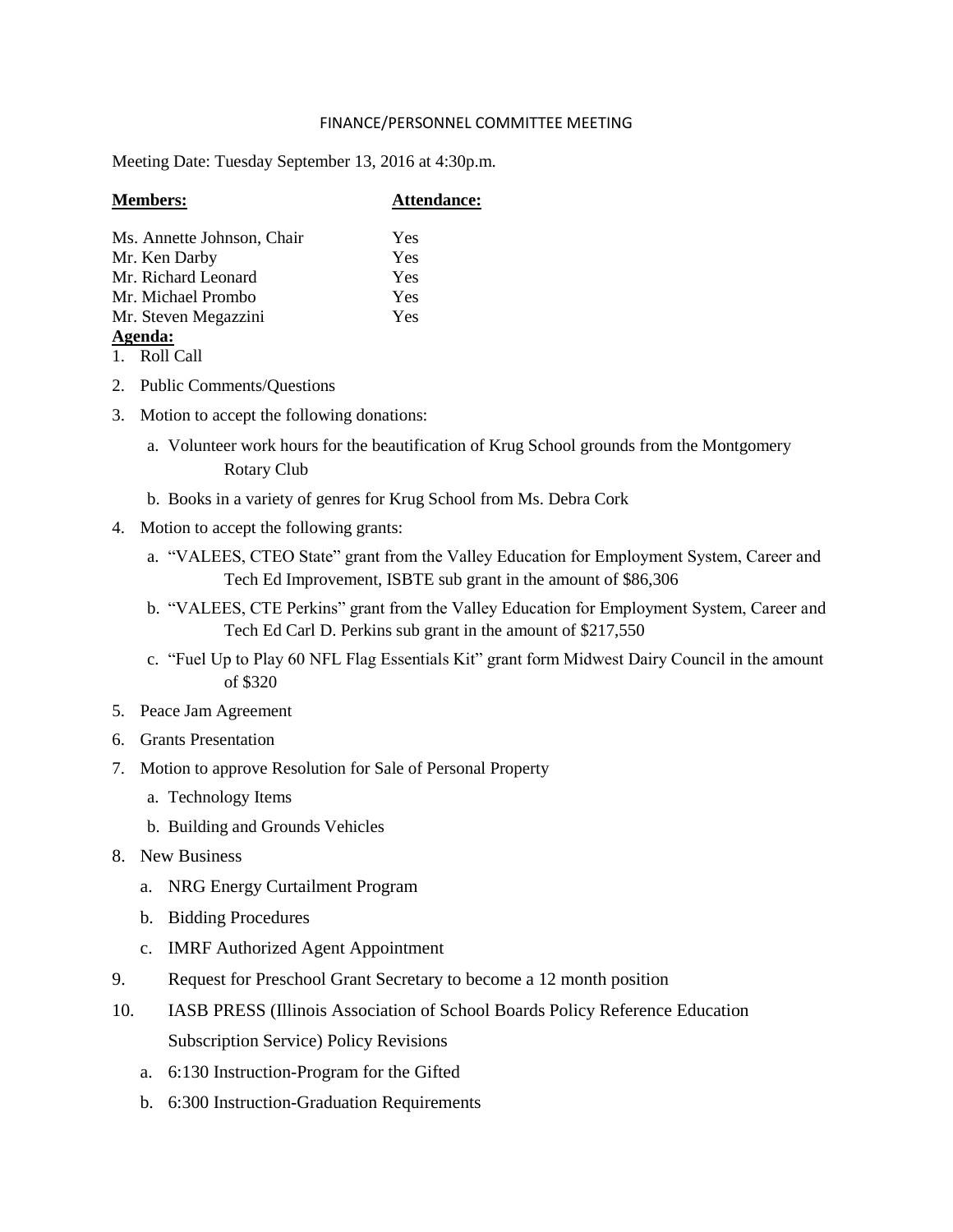- c. 7:150 Students-Agency and Police Interviews
- d. 7:190 Students-Student Behavior
- e. 7:190E-3-Students-Exhibit-Memorandum of Understanding
- f. 7:200 Students-Suspension Procedures
- g. 7:210 Students-Expulsion Procedures
- h. 7:220 Students-Bus Conduct
- i. 7:240 Students-Conduct Code for Participants in Extracurricular Activities
- j. 7:305 Students-Student Athlete Concussions and Head Injuries
- 11. Old Business
	- a. Food Service
- 12. Closed session, if needed
- 13. Adjournment

# **Consent Agenda:**

- 1. Next Meeting— October 11, 2016 at 4:30 pm, School Service Center
- 2. Motion to approve the monthly financial report(s):
	- a. List of Bills
	- b. August 2016 Financials
	- c. Fund Balance Report
	- d. Investments Report
	- e. Payroll Report
- 3. Motion to Approve the Personnel Report, as listed:
	- a. Resignations
	- b. Appointments
	- c. Adjusted Appointments
	- d. Leaves
- 4. Motion to accept the following donations:
	- a. Volunteer work hours for the beautification of Krug School grounds from the Montgomery Rotary Club
	- b. Books in a variety of genres for Krug School from Ms. Debra Cork
- 5. Motion to accept the following grants:
	- a. "VALEES, CTEO State" grant from the Valley Education for Employment System, Career and Tech Ed Improvement, ISBTE sub grant in the amount of \$86,306
	- b. "VALEES, CTE Perkins" grant from the Valley Education for Employment System, Career and Tech Ed Carl D. Perkins sub grant in the amount of \$217,550
	- c. "Fuel Up to Play 60 NFL Flag Essentials Kit" grant form Midwest Dairy Council in the amount of \$32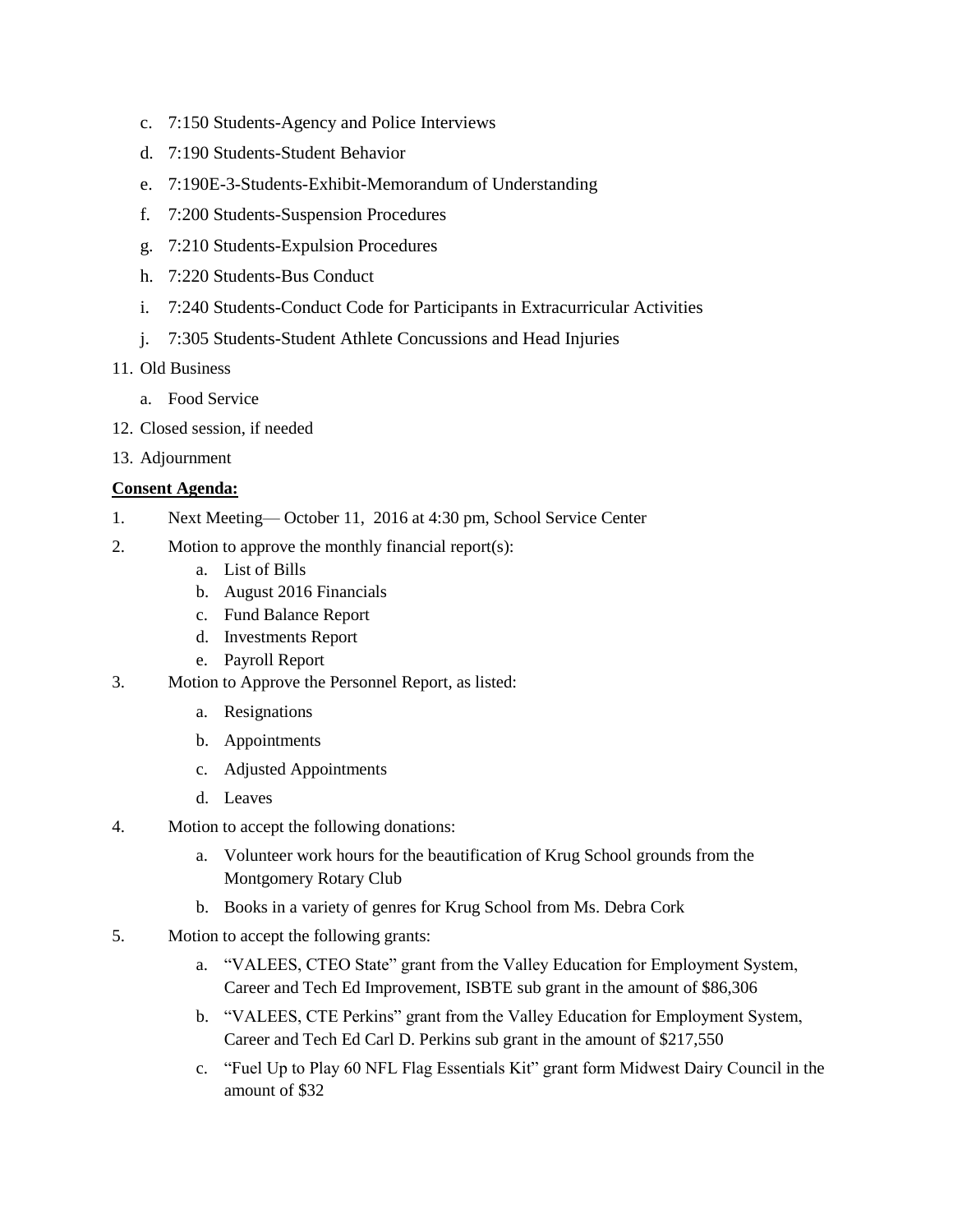# **Informational Items:**

- 6. Peace Jam Agreement
- 7. Grants Presentation
- 8. Motion to approve Resolution for Sale of Personal Property
	- a. Technology Items
	- b. Building and Grounds Vehicles
- 9. New Business
	- a. NRG Energy Curtailment Program
	- b. Bidding Procedures
	- c. IMRF Authorized Agent Appointment
- 10. Request for Preschool Grant Secretary to become a 12 month position
- 11. IASB PRESS (Illinois Association of School Boards Policy Reference Education

Subscription Service) Policy Revisions

- a. 6:130 Instruction-Program for the Gifted
- b. 6:300 Instruction-Graduation Requirements
- c. 7:150 Students-Agency and Police Interviews
- d. 7:190 Students-Student Behavior
- e. 7:190E-3-Students-Exhibit-Memorandum of Understanding
- f. 7:200 Students-Suspension Procedures
- g. 7:210 Students-Expulsion Procedures
- h. 7:220 Students-Bus Conduct
- i. 7:240 Students-Conduct Code for Participants in Extracurricular Activities
- j. 7:305 Students-Student Athlete Concussions and Head Injuries
- 12. Old Business
	- a. Food Service

# **Public Comments:**

There were no public comments

# **Minutes**

*Peace Jam Agreement-* Mr. Ken Darby asked about the agreement change from 2018 to 2019. Mr. Nestor Garcia stated he believed the district was renewing the Peace Jam agreement for an additional year, and he will confirm.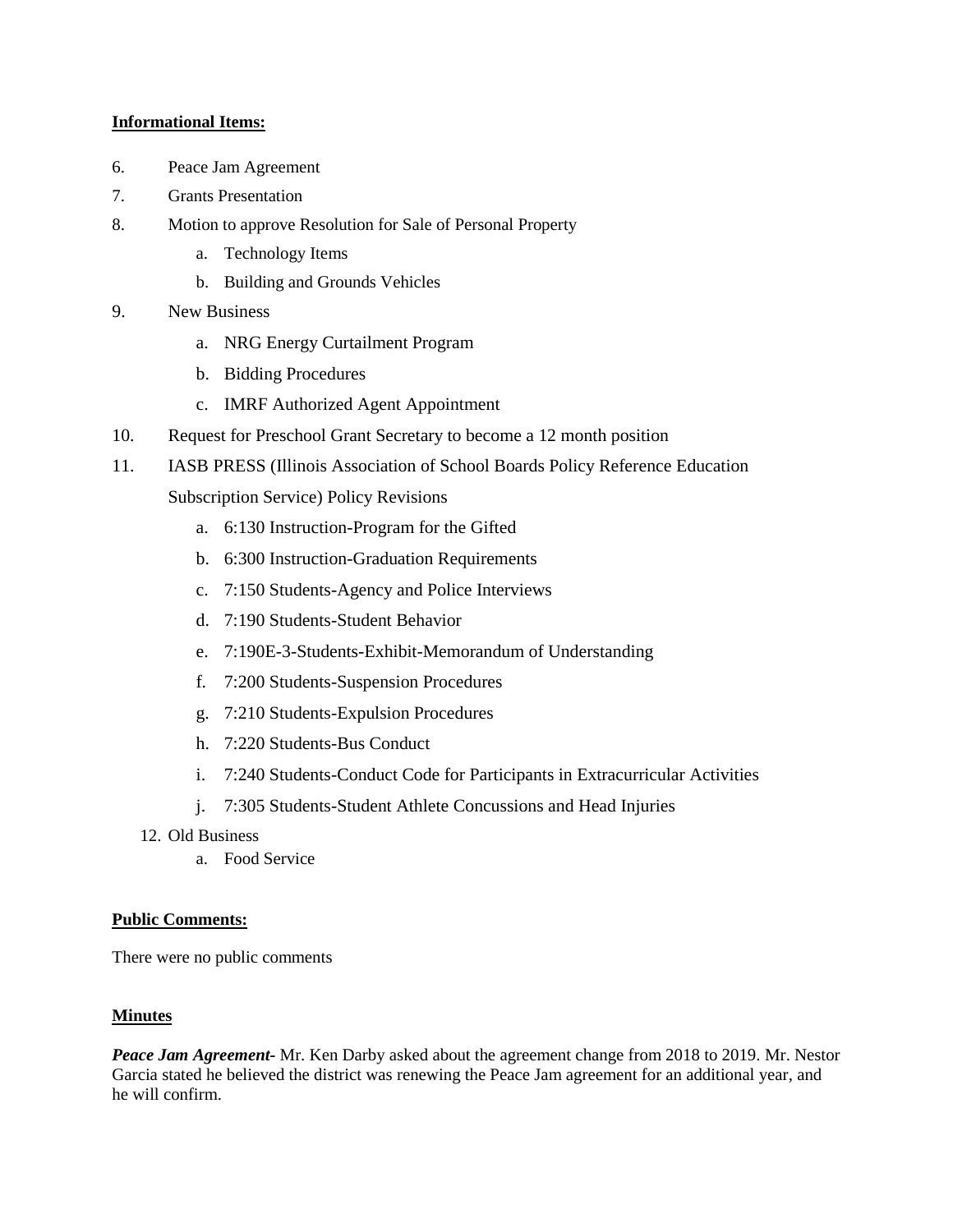*Grants-* Ms. Margo Schmitt presented information on the Buildings and Grounds grants for East Aurora High School. The grants were for HVAC, windows, water heaters, doors and locks. Ms. Schmitt is applying for grants regarding Safety and Security for Buildings and Grounds. Ms. Schmitt's goal is \$315,000 for safety and security. The first grant Ms. Schmitt spoke about was through State Farm which is \$5,000 for backpacks for disaster preparedness and radios. A second grant Ms. Schmitt is applying for is for \$350,000 to replace portable radios and infrastructure from STARCom.

Buildings and Grounds-The grants the school district is applying for are for playground equipment at the elementary schools, an energy efficiency grant, an environment education grant, community development grant, and public sector boiler system efficiency program. Ms. Schmitt also spoke about planning grants through HUD and US EDA; these grants would update the community around the schools and local neighborhoods, adding transportation resources, bicycle stations, playgrounds, sidewalks etc. in choice neighborhoods.

Ms. Johnson asked about the progress of the High School Stadium and if the district will be receiving any funds from the Chicago Bears. Ms. Schmitt stated that the district has made it through the first round and the district will be notified this month if a site visit will take place. Ms. Johnson asked if any grants have been submitted for soccer or track and field. There is a grant the district applied for through US Soccer for the artificial turf. If the district does receive the grant we would need to use their contractors.

Mr. Garcia spoke regarding the cameras at the High School. Nestor stated he received bids for the cameras and now will need to go out to bid for a server. Mr. Garcia identified the cameras that are needed for the High School. All cameras moving forward will be still cameras. The high school will be first and then the new addition and field house followed by the middle schools and elementary schools. The cameras and server will belong to the district not a third party. Mr. Garcia estimates the project to take 2-5 years. Mr. Garcia also stated that the wiring will be included in the bid and he will compare the cost of using a vendor or in-house to complete the wiring.

*Resolution Authorizing Sale of Personal Property-* Ms. Johnson inquired if the computers that no longer worked were replaced at the Magnet Academy. Mr. Richard Leonard wants to know what they do with the equipment once the selling of the equipment is approved. These topics will need to be reviewed.

*New Business-*NRG Energy Curtailment Program-Mr. Michael Prombo spoke regarding curtailing power usage and banking the electricity- the district will be paid whether or not they use the district's energy. Mr. Prombo will bring more information to the next meeting.

Bidding Procedures-Ms. Johnson stated the bidding procedures need to be discussed and the preferred vendor list needs to be used. The process for using the preferred vendors list includes the district determining if district workers can handle the project, if they can't and it's an emergency situation then the list of preferred vendor will be used and the least expensive vendor will be contacted, if that vendor is unable to complete the work, this will be noted and the district will move on to the next vendor.

*Request for Preschool Secretary to become a 12 month Position-*Mr. Megazzini stated this position is currently an 11 month position with the month of July off. The month of July is a very busy time for this positon and they need this secretary to work during July. The secretary manages 3 grants and is responsible for the expenditures, purchase orders, reports and reconciling. The committee agreed to move forward with making this a 12 month position next school year. The position is funded by the grant.